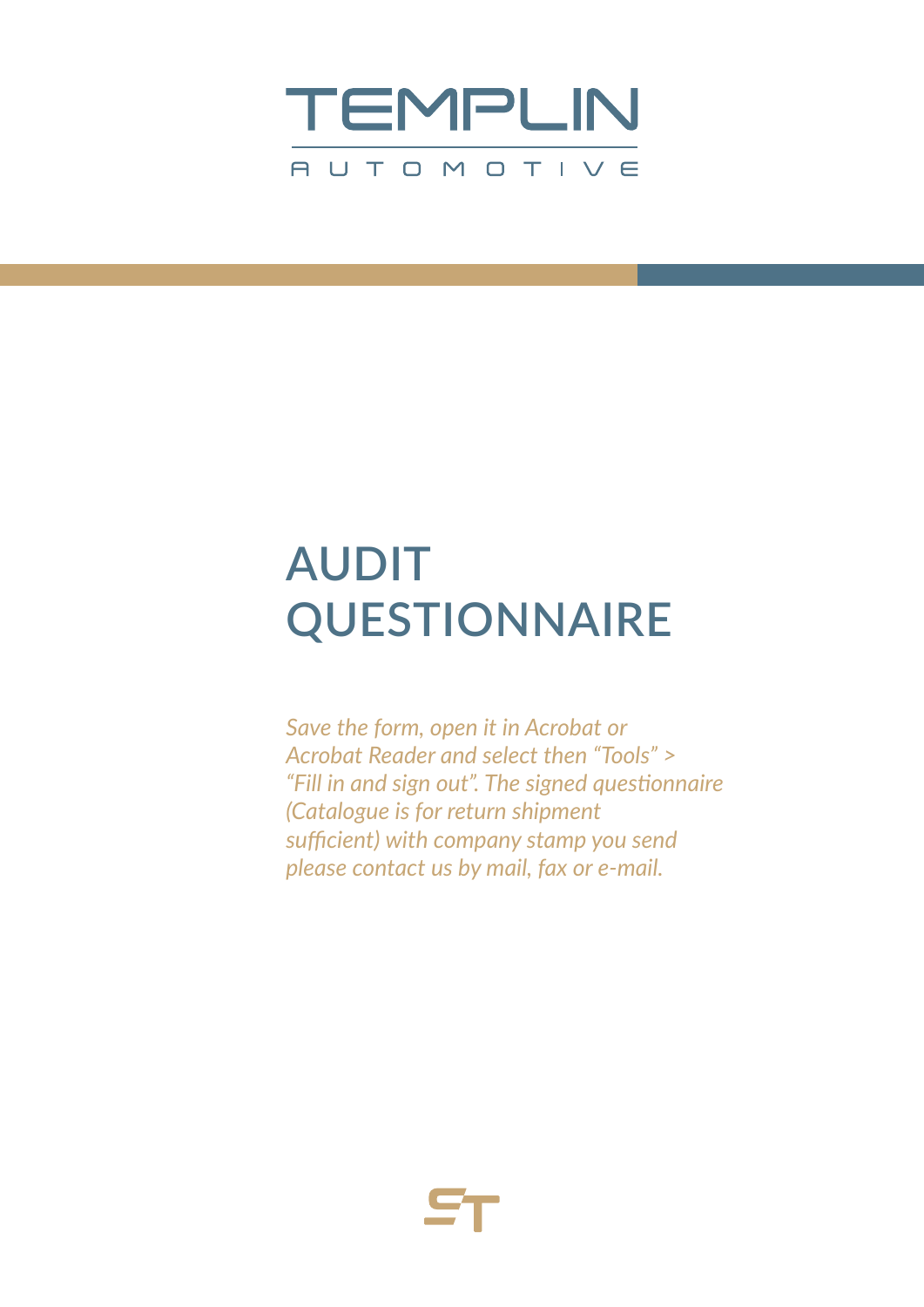

## **AUDIT QUESTIONNAIRE**

**"Approved supplier of ST-Templin Automotive GmbH"**

| Company                                                            |                              |                         |                              | Supplier no.*                        |                                                  |  |  |
|--------------------------------------------------------------------|------------------------------|-------------------------|------------------------------|--------------------------------------|--------------------------------------------------|--|--|
|                                                                    |                              |                         |                              | 060                                  |                                                  |  |  |
| <b>Stamp</b>                                                       |                              |                         |                              | Date                                 |                                                  |  |  |
|                                                                    |                              |                         |                              | Article group                        |                                                  |  |  |
|                                                                    |                              |                         |                              | Responsible clerk                    |                                                  |  |  |
|                                                                    |                              |                         |                              |                                      | Production   Administration   Quality management |  |  |
| How much turnover generates your company?                          |                              |                         |                              |                                      |                                                  |  |  |
| Total:                                                             | Asien:                       |                         | America:                     | Germany:                             | Europe:                                          |  |  |
| Which certified quality management was introduced to your company? |                              | Certifying organisation |                              |                                      |                                                  |  |  |
| Till when this certificate is valid?                               |                              | Certificate number      |                              | Proof                                |                                                  |  |  |
|                                                                    |                              |                         |                              | $\Box$ enclosed                      | $\Box$ follows                                   |  |  |
| How are the products developed?                                    |                              |                         |                              |                                      |                                                  |  |  |
| own construction                                                   | $\Box$ Customer requirements |                         | $\Box$ Muster                | $\Box$ Andere                        |                                                  |  |  |
| Are construction drawings with CAD sytem provided?                 |                              |                         |                              |                                      | Which CAD system do you use?                     |  |  |
| $\Box$ yes                                                         | $\Box$ no                    | other system:           |                              |                                      |                                                  |  |  |
| Is the product tested regarding functionality?                     |                              |                         | Which tests are carried out? |                                      |                                                  |  |  |
| $\Box$ yes                                                         | $\Box$ no                    |                         |                              |                                      |                                                  |  |  |
| How is the production planned?                                     |                              |                         |                              | Does a move ticket monitoring exist? |                                                  |  |  |
|                                                                    |                              |                         |                              | $\Box$ yes                           | $\Box$ no                                        |  |  |
| Do process descriptions exist for the manufacturing processes?     |                              |                         |                              |                                      |                                                  |  |  |
| $\Box$ yes                                                         | $\Box$ no                    |                         |                              |                                      |                                                  |  |  |
| Are QS controls carried out before the following working step?     |                              |                         |                              | this is documented                   |                                                  |  |  |
| $\Box$ yes                                                         | $\Box$ no                    |                         |                              | $\Box$ yes                           | $\Box$ no                                        |  |  |
|                                                                    |                              |                         |                              |                                      |                                                  |  |  |

All statements made are true and correct

Signature: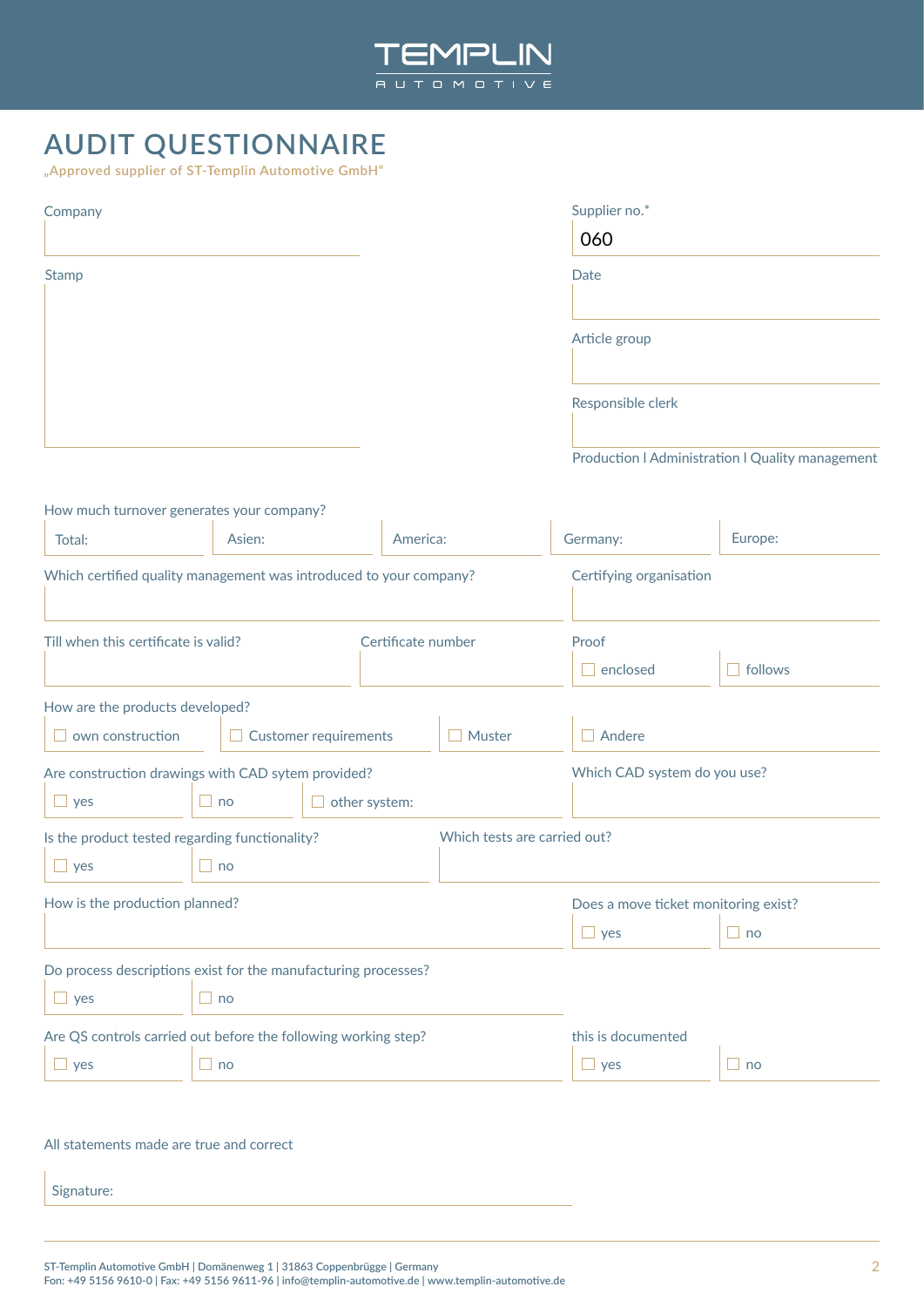

## **AUDIT QUESTIONNAIRE**

**"Approved supplier of ST-Templin Automotive GmbH"**

| Company                                                                       |                                                                                    |           |                               |                                                                                                                                  |                              |           |              |  |  |  |
|-------------------------------------------------------------------------------|------------------------------------------------------------------------------------|-----------|-------------------------------|----------------------------------------------------------------------------------------------------------------------------------|------------------------------|-----------|--------------|--|--|--|
|                                                                               |                                                                                    |           |                               |                                                                                                                                  |                              |           |              |  |  |  |
| Is the incoming material checked?                                             |                                                                                    |           |                               | How is it checked?                                                                                                               |                              |           |              |  |  |  |
| $\Box$ no<br>$\Box$ yes                                                       |                                                                                    |           |                               |                                                                                                                                  |                              |           |              |  |  |  |
| Are move tickets added to the incoming material?                              |                                                                                    |           |                               | Are reference samples formed?                                                                                                    |                              |           |              |  |  |  |
| $\Box$ yes                                                                    |                                                                                    | $\Box$ no |                               | $\Box$ yes                                                                                                                       |                              | $\Box$ no |              |  |  |  |
| Is the quality of the suplliers monitored and evaluated regularly?            |                                                                                    |           |                               |                                                                                                                                  |                              |           |              |  |  |  |
| Monitoring<br>$\Box$ yes                                                      |                                                                                    |           | $\Box$ no                     | Evaluation                                                                                                                       | $\Box$ yes                   |           | $\Box$ no    |  |  |  |
| Is the end product checked regarding?                                         |                                                                                    |           |                               |                                                                                                                                  |                              |           |              |  |  |  |
| Functionality                                                                 | size accuracy                                                                      |           |                               | Conformance with customer requirement                                                                                            | $\Box$ Others:               |           |              |  |  |  |
| How is it checked?                                                            |                                                                                    |           |                               |                                                                                                                                  |                              |           |              |  |  |  |
|                                                                               |                                                                                    |           |                               |                                                                                                                                  |                              |           |              |  |  |  |
| Are independent institutes involved?                                          |                                                                                    |           | Are reference samples formed? |                                                                                                                                  | Is the retraceability given? |           |              |  |  |  |
| $\Box$ yes                                                                    | $\Box$ no                                                                          |           | $\Box$ yes                    | $\Box$ no                                                                                                                        | $\Box$ yes                   |           | $\square$ no |  |  |  |
| Does a regulation exist regarding the monitoring of the inspection equipment? |                                                                                    |           |                               |                                                                                                                                  |                              |           |              |  |  |  |
| $\Box$ yes                                                                    | $\Box$ no                                                                          |           |                               |                                                                                                                                  |                              |           |              |  |  |  |
|                                                                               |                                                                                    |           |                               | Is the inspection equipment included in the monitoring procedure (including equipment from external places)?                     |                              |           |              |  |  |  |
| company-owned                                                                 | provided inspection equipment<br>$\Box$ no<br>H<br>$\Box$ yes<br>yes<br>$\perp$ no |           |                               |                                                                                                                                  |                              |           |              |  |  |  |
|                                                                               |                                                                                    |           |                               | Does the use and storage of the inspection equipment occur in such a way, that their exactness and use suitability is preserved? |                              |           |              |  |  |  |
| $\Box$ yes<br>$\Box$ no                                                       |                                                                                    |           |                               |                                                                                                                                  |                              |           |              |  |  |  |
| Are inspection tasks only carried out by certified or trained staff?          |                                                                                    |           |                               |                                                                                                                                  |                              |           |              |  |  |  |
| $\Box$ no<br>$\Box$ yes                                                       |                                                                                    |           |                               |                                                                                                                                  |                              |           |              |  |  |  |
| Is the inspection equipment calibrated / adjusted regularly?                  |                                                                                    |           |                               |                                                                                                                                  |                              |           |              |  |  |  |
| $\Box$ no<br>$\Box$ yes                                                       |                                                                                    |           |                               |                                                                                                                                  |                              |           |              |  |  |  |
|                                                                               |                                                                                    |           |                               |                                                                                                                                  |                              |           |              |  |  |  |
| All statements made are true and correct                                      |                                                                                    |           |                               | Date, checked by*                                                                                                                |                              |           |              |  |  |  |
| Signature:                                                                    |                                                                                    |           |                               | Signature:                                                                                                                       |                              |           |              |  |  |  |
|                                                                               |                                                                                    |           |                               | Date, released by*                                                                                                               |                              |           |              |  |  |  |
| * will be filled in by ST-Templin Automotive GmbH                             |                                                                                    |           | Signature:                    |                                                                                                                                  |                              |           |              |  |  |  |
|                                                                               |                                                                                    |           |                               |                                                                                                                                  |                              |           |              |  |  |  |